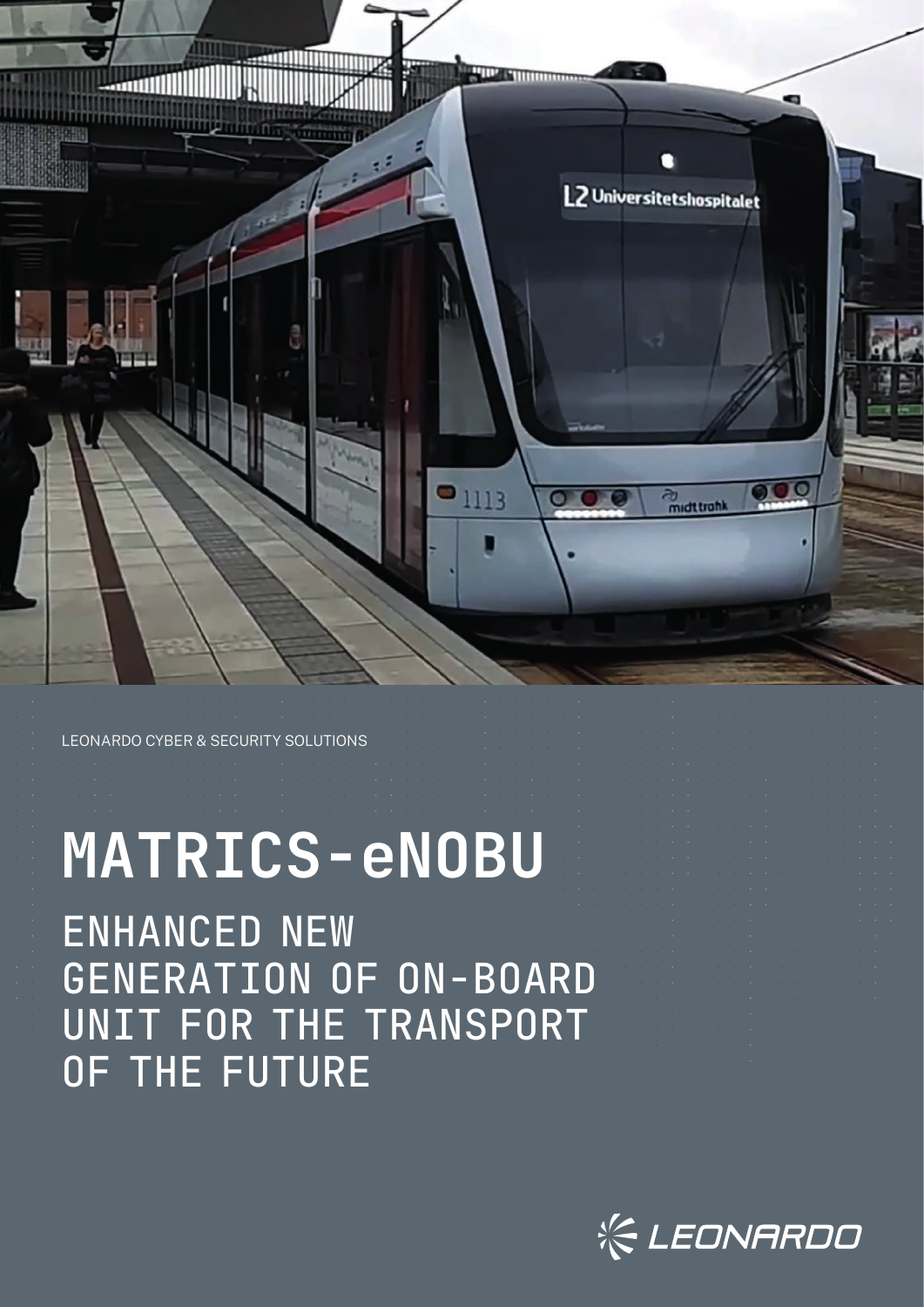

New technologies, advanced solutions and intelligence are integrated into a single on-board platform to make complexity manageable, everyday reliable and comfortable, and the future at your fingertips.

Mobility as a Service (MaaS), electric and autonomous vehicles, integrated multimodality, information exchange (5G, IoT, Artificial Intelligence, V2X communication) are the reference elements to win the challenge of an increasingly reliable public transport for sustainable cities. The first step towards this goal is to have intelligent and technologically advanced vehicles at the service of operators, passengers and mobility.

We are leader in the transport sector and we want to take a step into the near future by evolving one of its flagship products and proposing the new eNOBU on-board unit for buses, metro, trains and other public transport systems (light, rail, people mover, etc.). The challenge is to combine the qualities of the previous version with new features that make the solution unique and at the forefront of the market.

#### MAIN FEATURES

The enhanced new generation of On-Board Unit is not just a localization and communication system between the control room and the vehicle, but an on-board intelligent control unit that integrates the following features in a single hardware device:

- **•** A cutting-edge chipset with high computing power and high storage capacity (Raid 0 or Raid 1 support)
- **•** A complete set of I/O ports to interconnect all on-board systems
- **•** Integrated air-to-ground communications that also include latest generation technologies (5G)
- **•** Geolocation through different satellite systems (GPS, GALILEO, GLONASS)
- **•** Embedded network switch capabilities for managing a high-speed on-board network (Gbit LAN)
- **•** Video surveillance management:
	- **•** acquisition (up to 60 channels),
	- **•** recording,
	- **•** data encryption,
	- **•** standard encoding and live transmission of video streams
- **•** The one-touch driver console for authentication, interaction with the system, communication with the control unit, view of the situation on board.
- **• Railway Environment:** characteristics and compliance with the standards required for electronic equipment used on rolling stock in railway applications. Cab Radio integration and train control systems.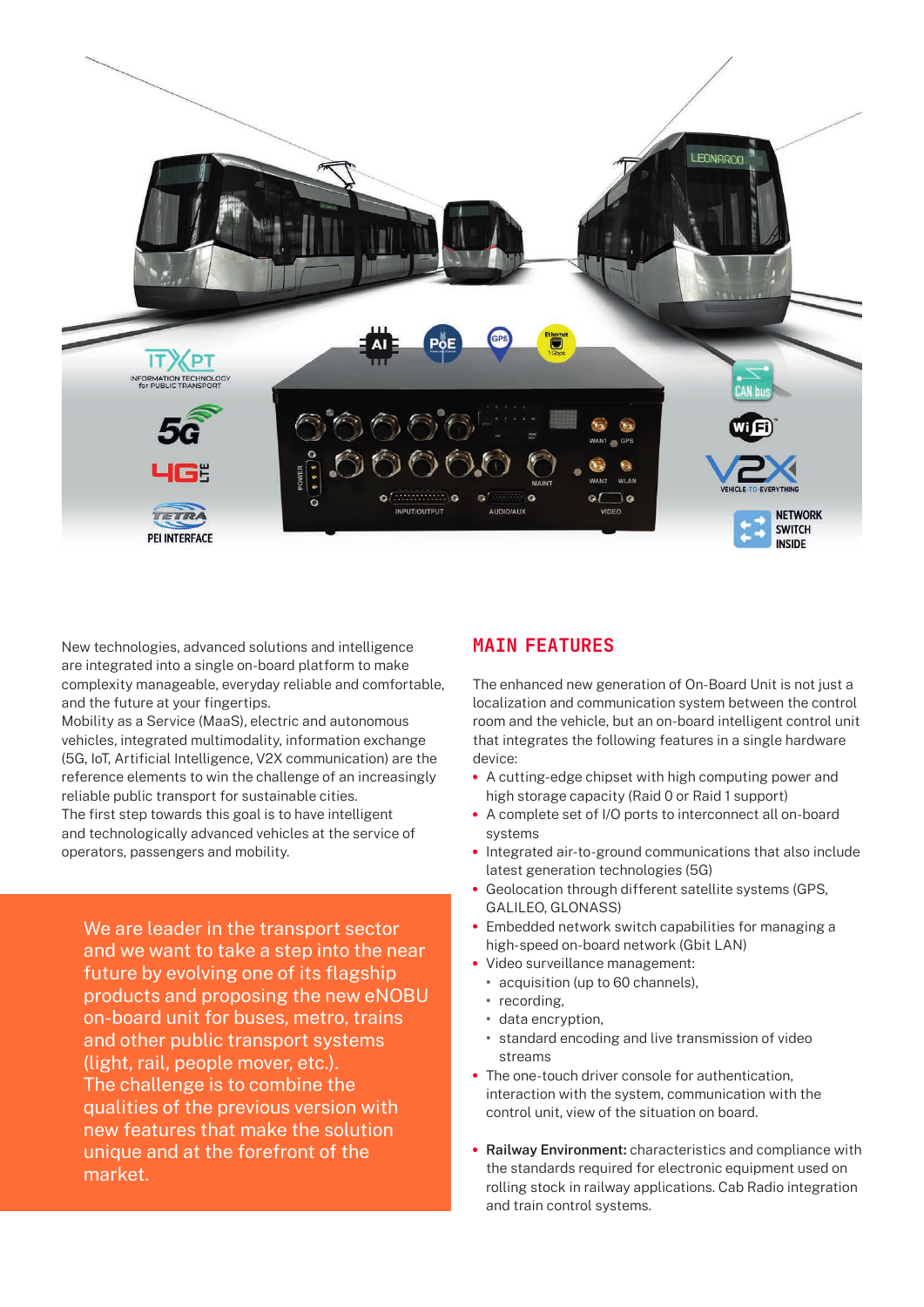**•** Public Transport: characteristics and compliance with standards for automotive applications and complete data interface to the CAN-bus for assessing the state of the vehicle and the predictive identification of maintenance interventions

Our modular, intelligent and secure-by-design AVM software integrated into the eNOBU allows to:

- **•** Manage the entire on-board ecosystem (systems, audio / video / data communications, diagnostics, network, driver terminals)
- **•** Interact with external systems also according to new standards and technologies (V2X, IPxPT, GTFS, etc.)
- **•** Use artificial intelligence techniques to optimize performance and quality of service.

#### MORE EFFICIENT MONITORING AND MANAGEMENT FROM THE CONTROL CENTER

- **•** Updated and accurate vehicle position
- **•** Immediate communication (voice and data) with drivers.
- **•** Real-time data collection for assessing the status of the service, measuring performance, estimating vehicle occupancy, planning also at short-term.
- **•** Live video streaming of internal and external cameras.
- **•** Management and a posteriori analysis of all the data acquired to improve the final accounting and the planning and regulation of the service.
- **•** Interaction for the management of the vehicle and the activities in the depots areas.

#### DRIVERS ALWAYS INFORMED AND CONNECTED WITH THE CENTRAL

- **•** Reliable authentication on the vehicle and identification of shifts and runs.
- **•** All information available at a glance in a console specifically designed for drivers (run data, modifications and diversions, vehicle diagnostic, messages).
- **•** One-click mode to communicate with the control center.
- **•** Native speech synthesis engine for on board announcements.
- **•** Live video from cameras on a dedicated monitor to watch the situation indoor, outdoor and on the doors.
- **•** Innovative features based on Artificial Intelligence and 5G to improve safety and quality of service (remote obstacle detection, anomalous situations on board).
- **•** Security functions to send alarms and live video streams from vehicle to control center.

#### RELIABLE SERVICE AND BETTER EXPERIENCE FOR PASSENGERS

- **•** Timetables, arrival times, occupancy status, travel times, warnings and alerts already available before getting on the vehicle, at the stops or on the smart device APP.
- **•** All travel information visible on the displays inside and outside the vehicle and via audio alerts on board (travel data, next stop, vehicle occupancy, etc.).
- **•** Timely announcements and information (video, audio, smart device APP) in case of critical event with suggestions of alternatives based on the position of the vehicle.
- **•** Integration of emergency systems for any inconvenience
- **•** 5G at the service of passenger safety and entertainment.